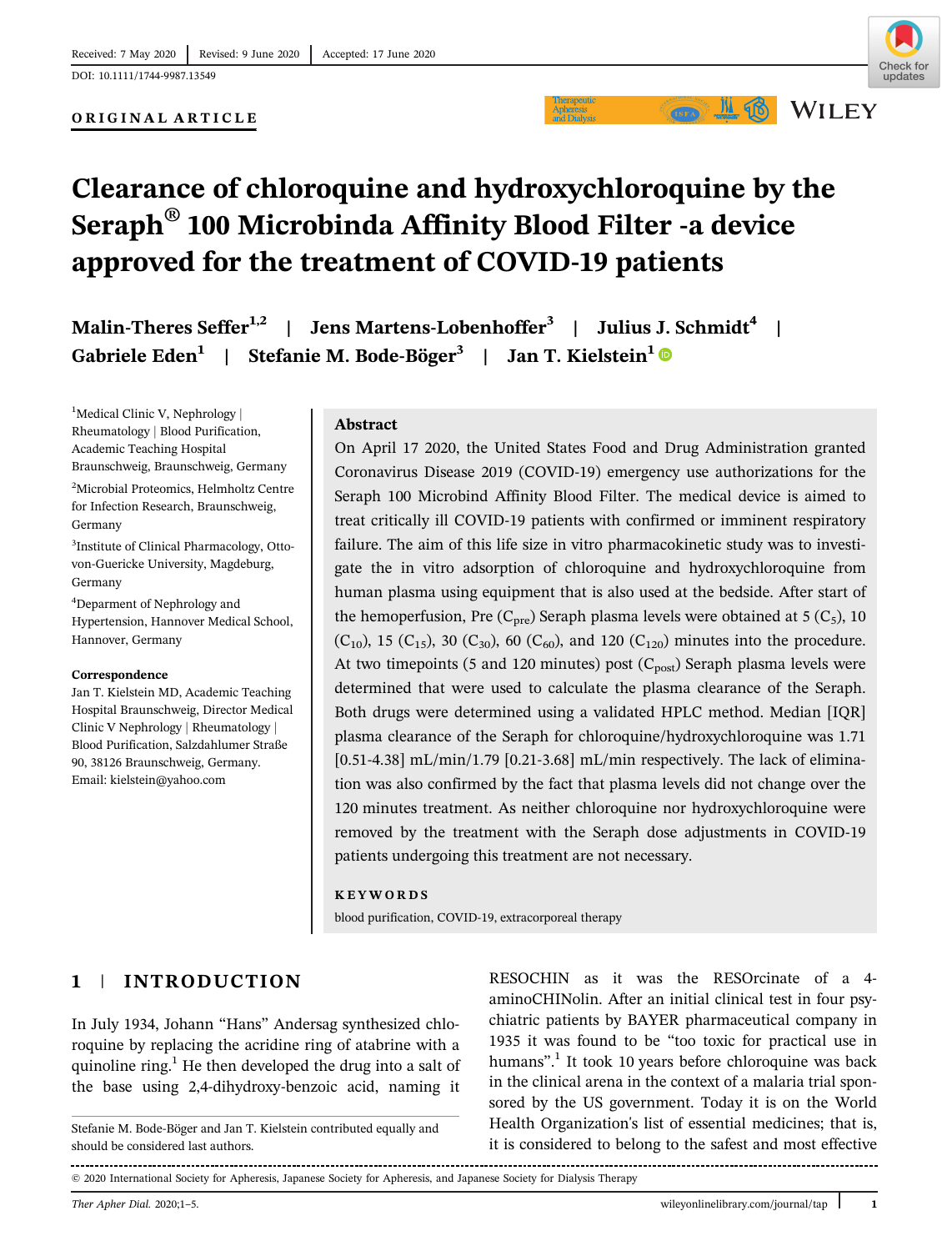medicines needed in a health care system. Chloroquine and hydroxychloroquine are used to treat malaria, rheumatoid arthritis, lupus erythematosus and Morbus Boeck (sarcoidosis). The two drugs are also used as malaria prophylaxis. Both 4-aminoquinolines have recently gained a lot of attention. Dozens of clinical trials of chloroquine, hydroxychloroquine, or both, sometimes in combination with other drugs like remdesivir, are currently under way. The animated controversy about its potential benefits and risks in treating COVID-19 patients is aggravated by methodological flaws<sup>2</sup> in high-impact publications.<sup>3</sup> The underlying rational for their use is the fact that they were found to block COVID-19 infection at low-micromolar concentration.4 Especially hydroxychloroquine is assumed to attenuate the progression of COVID-19 through inhibiting the cytokine storm by reducing 2 WILEY Appenses (CREAD ) (B)

CD154 expression in T cells. $5$ 

In April 2020, the United States Food and Drug Administration granted Coronavirus Disease 2019 (COVID-19) emergency use authorizations for medical devices, including extracorporeal blood purification devices. For none of those devices it is known whether or not they decrease the concentration of both, chloroquine and hydroxychloroquine. One of the devices is the Seraph 100 Microbind Affinity Blood Filter, produced by ExThera Medical (Martinez, CA), first licensed in the European Economic Area in 2019.<sup>6</sup> The aim of this study was to investigate the in vitro adsorption of chloroquine and hydroxychloroquine from human plasma in a life size approach using equipment that is also used at the bedside.

## 2 | MATERIALS AND METHODS

### 2.1 | Patients and study protocol

Blood plasma was obtained from five voluntary donors during regular therapeutic plasma exchange (TPE) procedures due to various indications. Patients received neither chloroquine nor hydroxychloroquine.

The removed plasma of a single TPE treatment was stored at  $4^{\circ}$ C and used within 24 hours. 50 mg of chloroquine-phosphate and 50 mg hydroxychloroquine-sulfate, diluted in 10 mL of normal saline each, was injected into about 2200 mL plasma that was placed into an empty bag with Luer-Lock connectors. This bag served as the patient dummy, with nominal concentrations of about 14.0 μg/ mL chloroquine and 17.5 μg/mL hydroxychloroquine each. The fluid was mixed well for >3 minutes. For anticoagulation 2500 I.U. unfractionated heparin was added.

We primed a standard hemoperfusion blood tubing system (Fresenius Medical Care, Germany) as well as the Seraph 100 Microbind Affinity Blood Filter (Exthera Medical, CA, USA) with a total filling volume of about 200 mL with plasma and connected the dummy patients (plasma bag with Luer-Lock tubing) with the hemoperfusion circuit. The Multifiltrate (Fresenius Medical Care GmbH, Bad Homburg, Germany) was used to pump the plasma through the adsorber as described previously.<sup>7</sup> In brief, using a standard tubing set of the multiFiltrate a roller pump propelled the plasma from one port of the plasmabag, through the Seraph back into the second port of the plasma bag at a rate of a 250 mL/min. The plasma bag was continuously shaken during the procedure to ensure mixture of the plasma. The experiment was repeated five times with different plasma bags from different donors. Visual controls were performed on the plasma bag as well as all the drawn samples to detect possible drug precipitations.

#### 2.2 | Sampling and analysis

A plasma sample of the whole plasma  $(C_0)$  was obtained after mixing the chloroquine and hydroxychloroquine with the plasma. After start of the hemoperfusion Pre  $(C<sub>pre</sub>)$  Seraph plasma levels were obtained at 5  $(C<sub>5</sub>)$ , 10  $(C_{10})$ , 15  $(C_{15})$ , 30  $(C_{30})$ , 60  $(C_{60})$ , and 120  $(C_{120})$  minutes into the procedure. At two timepoints (5 and 120 minutes) post  $(C_{post})$  Seraph plasma levels were determined that were used to calculate the plasma clearance. One aliquot of the whole plasma sample was stored at room temperature without passing through the Seraph to determine drug stability. Plasma levels from this control samples were determined at the same intervals described above.

## 2.3 | Ethics

Written informed consent was obtained from the voluntary plasma donors. The study was performed in accordance with the Declaration of Helsinki and German federal guidelines.

### 2.4 | Chemical assays

Plasma concentrations of chloroquine and hydroxychloroquine were measured by a validated HPLC method applying UV-detection. Plasma samples (100 μL)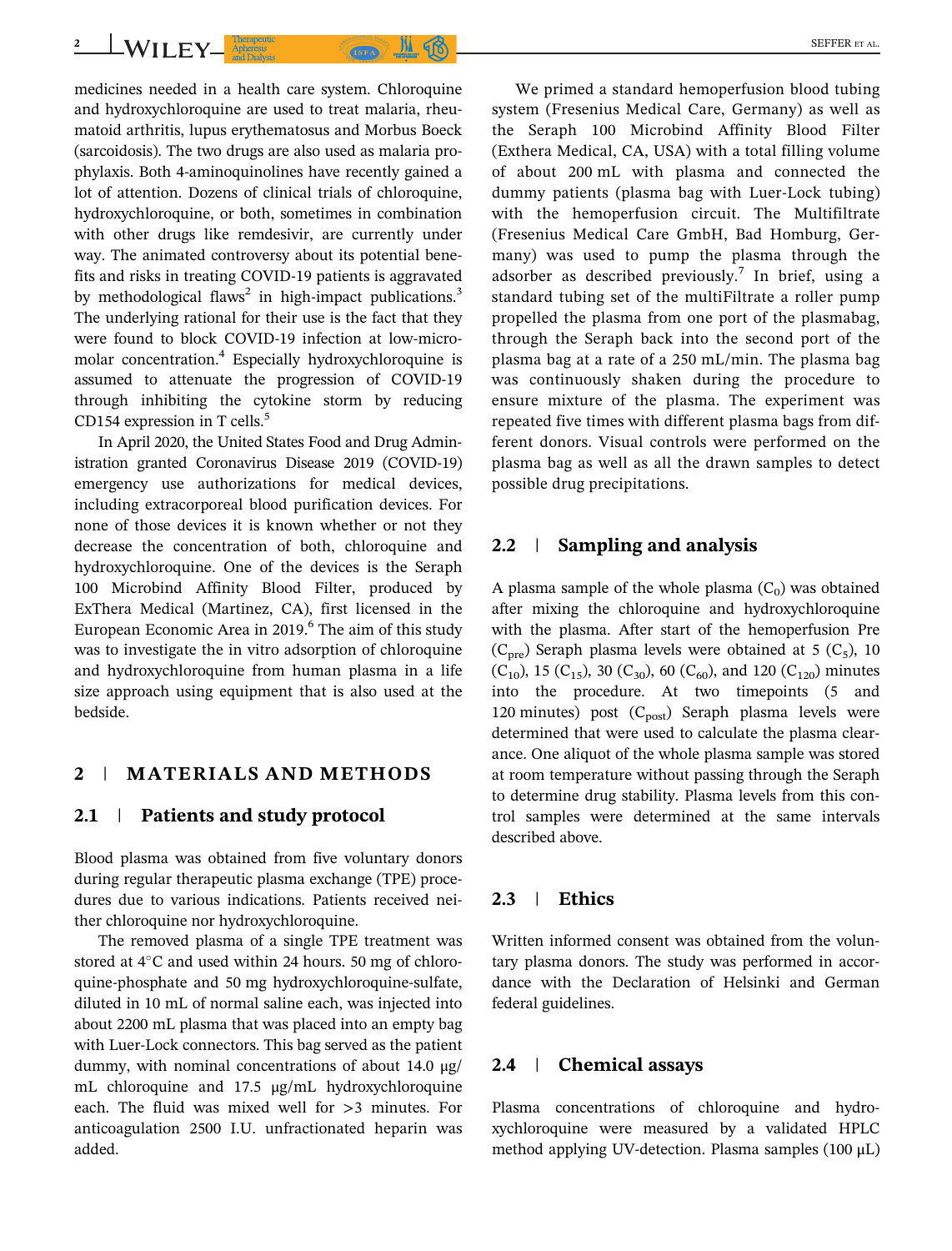

FIGURE 1 Time course of hydroxycholoroquine and chloroquine plasma concentrations during hemoperfusion using the Seraph 100 Microbind Affinity Blood Filter (left upper and lower graph;  $n = 5$ ). The horizontal bar in both graphs is depicting the control sample that was not pumped through the Seraph. The right upper and lower graph depict the calculated plasma clearance of the Seraph for hydroxycholoroquine and chloroquine  $(n = 8)$ 

were prepared for analysis by addition of 100 μL 0.1% trifluoroacetic acid and 20 μL of 2.5 M perchloric acid for plasma protein precipitation. After 5 minutes centrifugation at 10 000  $\times$  g, 20  $\mu$ L of the clear supernatant was injected into the HPLC system. Chloroquine and hydroxychloroquine were separated by gradient elution on an Agilent Zorbax SB-C18 5 μm 2.1 × 150 mm column. The gradient started with 95% 0.1% trifluoroacetic acid and 5% methanol, evolved in 8 minutes to 50% methanol and returned to the starting conditions after 9 minutes, applying a constant flow rate of 0.4 mL/min. The analytes were detected at a wavelength of 343 nm. Under these conditions, chloroquine and hydroxychloroquine were specifically separated from each other and from endogenous plasma constituents. Precisions and accuracies of the method were 1.16% and 6.64% for chloroquine and 1.25% and 5.39% for hydroxychloroquine, respectively.

#### 2.5 | Statistical analysis

The Seraph plasma clearance (CL) of both drugs was assessed at 5 and 120 minutes into the procedure was calculated based on the plasma flow  $(Q_e)$  and extraction ratio, using the equation:

 $CL_{drug} = Q_e \times (C_{pre} - C_{post})/C_{pre}$ . Calculations were performed using GraphPad Prism 8 (San Diego, CA, USA).

## 3 | RESULTS

All five in vitro runs using the hydroxychloroquine and chloroquine spiked plasma could be carried out as planned for 120 minutes. We found no significant drug plasma clearance during the 120 min procedure. Median [IQR] plasma clearance of the Seraph for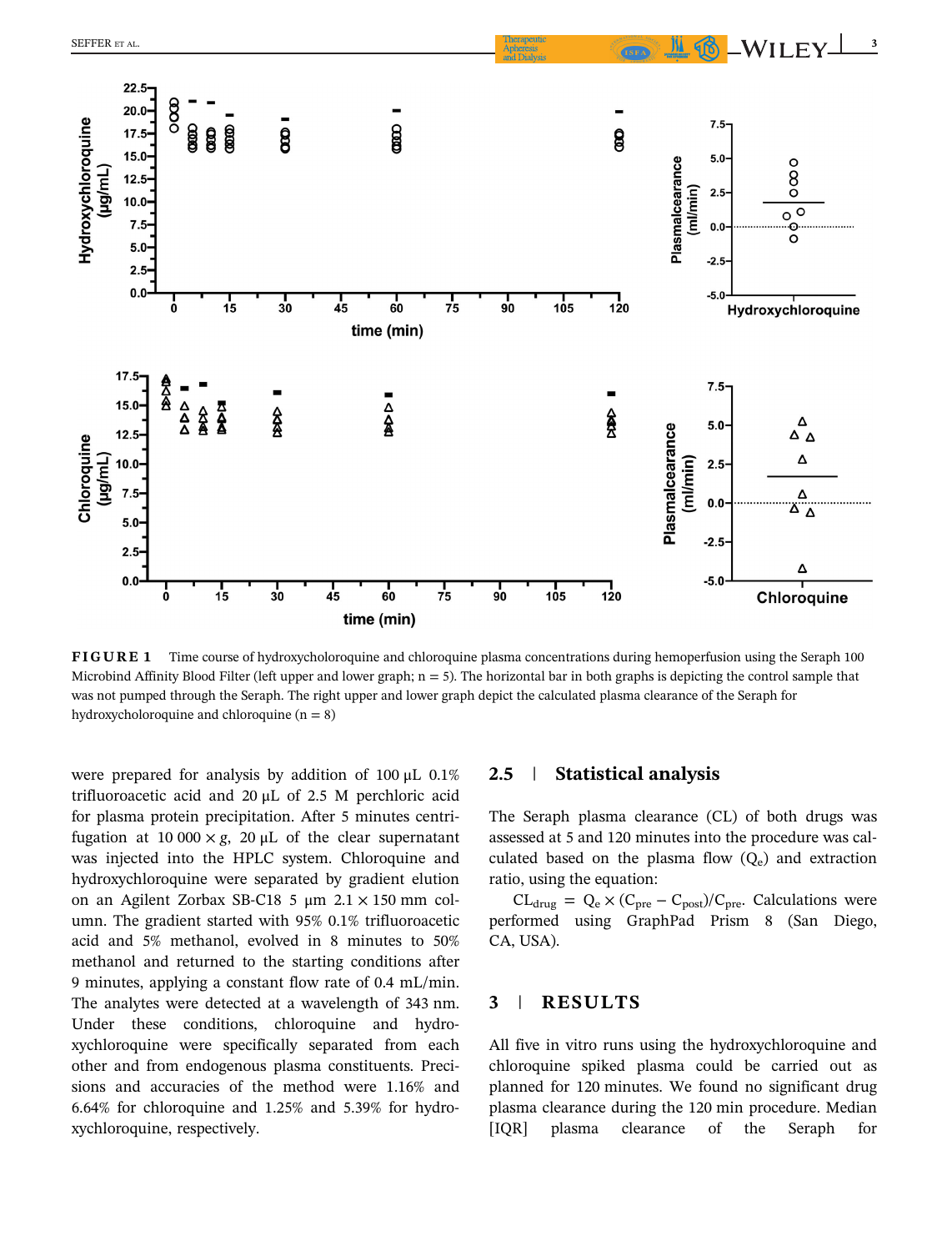hydroxychloroquine was 1.79 [0.21-3.68] mL/min (Figure 1). For chloroquine the median plasma clearance of the Seraph was 1.71 [0.51-4.38] mL/min (Figure 1). A slight decrease in plasma levels of both drugs after connecting our dummy patient (plasma bag with about 2200 mL spiked plasma) from the start of the procedure to the first drug level into the procedure at 5 minutes. This decrease was <10% for both investigated substances and due to the fact that the dummy patient was connected to the plasma filled tubing system including the Seraph (about 200 mL) that contained neither hydroxychloroquine nor chloroquine. In other words, the first drop in plasma concentration was dilution. No additional decrease in drug plasma levels was observed during the experiment for either of the drugs. On visual control neither the plasma bag nor the drawn samples showed signs of drug precipitations.

# 4 | DISCUSSION AND CONCLUSION

On April 17 2020, the US FDA issued an emergency use authorization for the Seraph 100 Microbind Affinity Blood Filter in patients with COVID-19 admitted to the ICU with confirmed or imminent respiratory failure. Removal of drugs that are used to treat COVID-19 patients had not been reported for any of the devices authorized for emergency use. To our knowledge, this is the first in vitro measurement of the hydroxychloroquine and chloroquine elimination characteristics of the Seraph using a life size adsorber and human plasma with a plasma flow rate compatible with the clinical setting.

Extracorporeal procedures can remove therapeutic substances making dose adjustments necessary.<sup>8</sup> Neither chloroquine (molecular weight 320 Da; volume of distribution >20 L/kg; protein-binding 60%) nor hydroxychloroquine (molecular weight 336 Da; volume of distribution 27 L/kg; protein-binding 75%) are considered to be dialysable.<sup>9</sup> Yet in the case of charcoal hemoperfusion removal could be shown in vitro.<sup>10</sup> The lack of drug removal of the Seraph can be explained by the distinct structure, that is, ultra-high molecular weight polyethylene beads with endpoint-attached heparin to which bacteria, viruses, fungi and toxins have been shown to bind. Interestingly there are no data available on other medical devices that received emergency use clearance by the FDA for the treatment of COVID-19, thus it is there unknown whether chloroquine and hydroxychloroquine have to be adapted in their dose due to removal.

We wish to point out an important limitation of this in vitro study. The investigated drugs medium was human plasma rather than whole blood. Therefore, interactions between cellular blood components, the Seraph, chloroquine and hydroxychloroquine could not be investigated by this study. However, hydroxychloroquine is not significantly bound to red blood cells but only to white blood cells that just make up 1% of the blood volume. $11$ 

In summary, our work indicates that the Seraph removes neither hydroxychloroquine nor chloroquine hence, there is no need for a dose adaption or an additional dose in patient treated with the Seraph.

## ACKNOWLEDGMENTS

MTS, JJS, GE and JTK received research funding from ExThera Medical. MTS and JTK received travel support from ExThera Medical. All other authors: none to declare.

#### CONFLICTS OF INTEREST

The authors declare that there is no conflicts of interest regarding the publication of this paper.

#### ORCID

Jan T. Kielstein <https://orcid.org/0000-0001-8110-9064>

### **REFERENCES**

- 1. Coatney GR. Pitfalls in a discovery: The chronicle of chloroquine. Am J Trop Med Hyg. 1963;12:121–128.
- 2. The Lancet Editors. Expression of concern: Hydroxychloroquine or chloroquine with or without a macrolide for treatment of COVID-19: A multinational registry analysis. Lancet. 2020;395:e102.
- 3. Mehra MR, Desai SS, Ruschitzka F, Patel AN. Hydroxychloroquine or chloroquine with or without a macrolide for treatment of COVID-19: A multinational registry analysis. Lancet. 2020;S0140-6736(20)31180-6. [https://doi.org/10.1016/S0140-6736](https://doi.org/10.1016/S0140-6736(20)31180-6) [\(20\)31180-6](https://doi.org/10.1016/S0140-6736(20)31180-6)
- 4. Gao J, Tian Z, Yang X. Breakthrough: Chloroquine phosphate has shown apparent efficacy in treatment of COVID-19 associated pneumonia in clinical studies. Biosci Trends. 2020;14: 72–73.
- 5. Zhou D, Dai SM, Tong Q. COVID-19: A recommendation to examine the effect of hydroxychloroquine in preventing infection and progression. J Antimicrob Chemother. 2020;75(7): 1667–1670.<https:doi.org/10.1093/jac/dkaa114>
- 6. Seffer MTD, Forni LG, Kielstein JT. Heparin 2.0—A new approach to the infection crisis. Blood Purif. 2020. [https://doi.](https://doi.org/10.1159/000508647) [org/10.1159/000508647](https://doi.org/10.1159/000508647).
- 7. Schmidt JJ, Eden GS, Seffer MT, Winkler M, Kielstein JT. In vitro elimination of anti-infective drugs by the Seraph 100 Microbind Affinity Blood Filter. Clin Kidney J. 2020;sfaa063. [https://doi.org/10.1093/ckj/sfaa063.](https://doi.org/10.1093/ckj/sfaa063)
- 8. Matzke GR, Aronoff GR, Atkinson AJ Jr, et al. Drug dosing consideration in patients with acute and chronic kidney